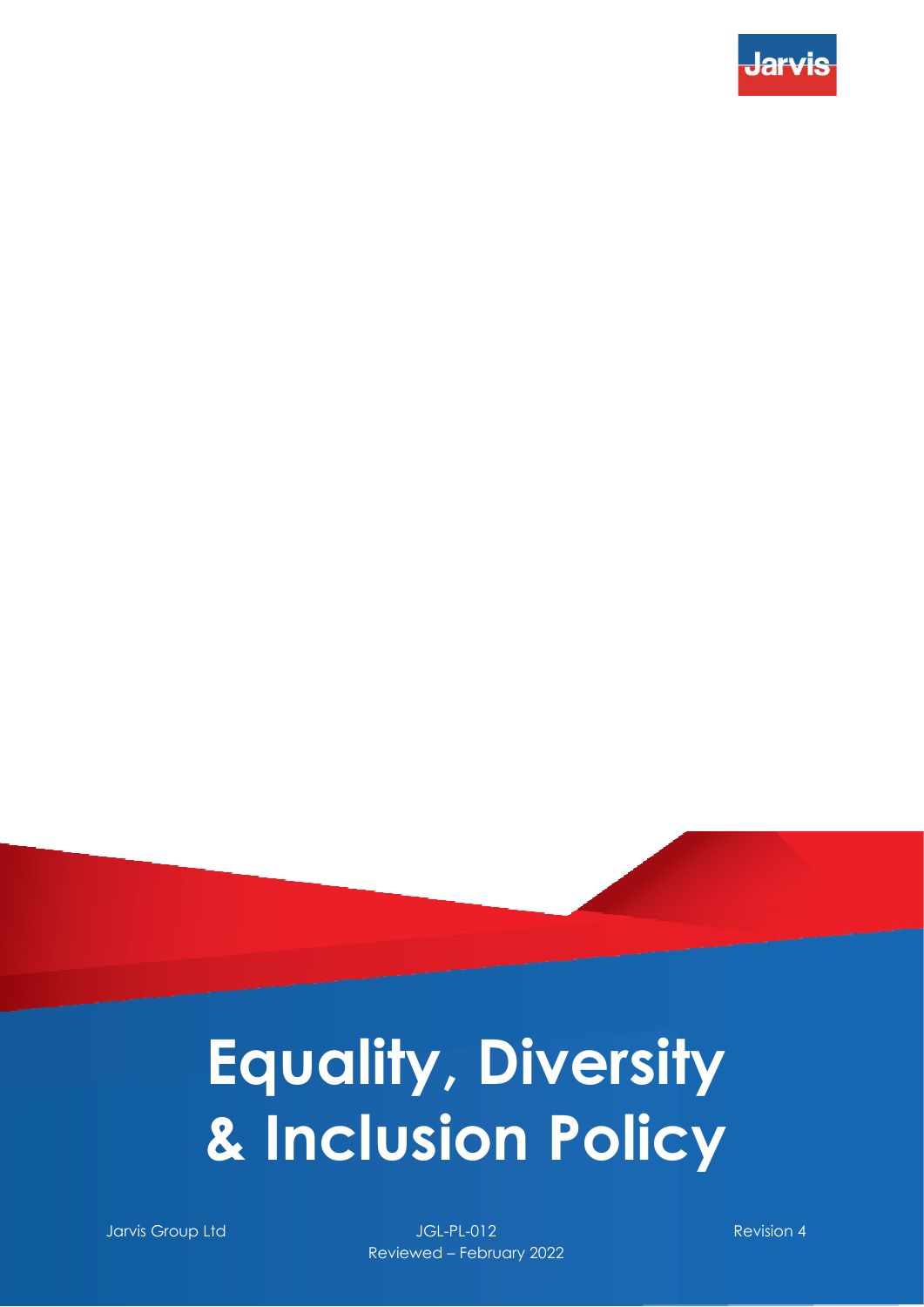## **Equality, Diversity & Inclusion Policy**



Jarvis Group Ltd is an established business with a reputation for creating an excellent working environment and therefore is similarly committed to encouraging equality, diversity and inclusion among our workforce, and eliminating unlawful discrimination. Our belief is that a better integrated workforce will be more effective in the course of delivering the company's objectives and works.

The aim is for our workforce to be truly representative of all sections of society and our customers, and for each employee to feel respected and able to give their best. As part of our commitment to the Social Mobility Pledge, Jarvis aim to provide workplace opportunities from all areas of the communities that we work amongst.

The company is also committed against unlawful discrimination of customers or the public.

For the avoidance of doubt, this policy is focused on all areas of diversity and is not limited to race, creed, gender or sexual orientation but all facets that make up an individual that others may wrongly consider to be different. Our aim is that this policy extends to cover all areas that could be considered as potential grounds for discrimination and these will not be tolerated within our organisation.

#### **The policy's purpose is to:**

- provide equality, fairness and respect for all in our employment, whether temporary, parttime or full-time
- not unlawfully discriminate because of the Equality Act 2010 protected characteristics of age, disability, gender reassignment, marriage and civil partnership, pregnancy and maternity, race (including colour, nationality, and ethnic or national origin), religion or belief, sex and sexual orientation
- oppose and avoid all forms of unlawful discrimination. This includes in pay and benefits, terms and conditions of employment, dealing with grievances and discipline, dismissal, redundancy, leave for parents, requests for flexible working, and selection for employment, promotion, training or other developmental opportunities
- to validate members of our extended workforce, by vetting potential supply chain partners in their approach to diversity.

### **The company commits to:**

- Encourage equality, diversity and inclusion in the workplace as they are good practice and make business sense
- Create a working environment free of bullying, harassment, victimisation and unlawful discrimination, promoting dignity and respect for all, and where individual differences and the contributions of all staff are recognised and valued.
- This commitment includes training managers and all other employees about their rights and responsibilities under the equality, diversity and inclusion policy. Responsibilities include staff conducting themselves to help the organisation provide equal opportunities in employment, and prevent bullying, harassment, victimisation and unlawful discrimination.

All staff should understand they, as well as their employer, can be held liable for acts of bullying, harassment, victimisation and unlawful discrimination, in the course of their employment, against fellow employees, customers, suppliers and the public

Take seriously complaints of bullying, harassment, victimisation and unlawful discrimination by fellow employees, customers, suppliers, visitors, the public and any others in the course of the organisation's work activities.